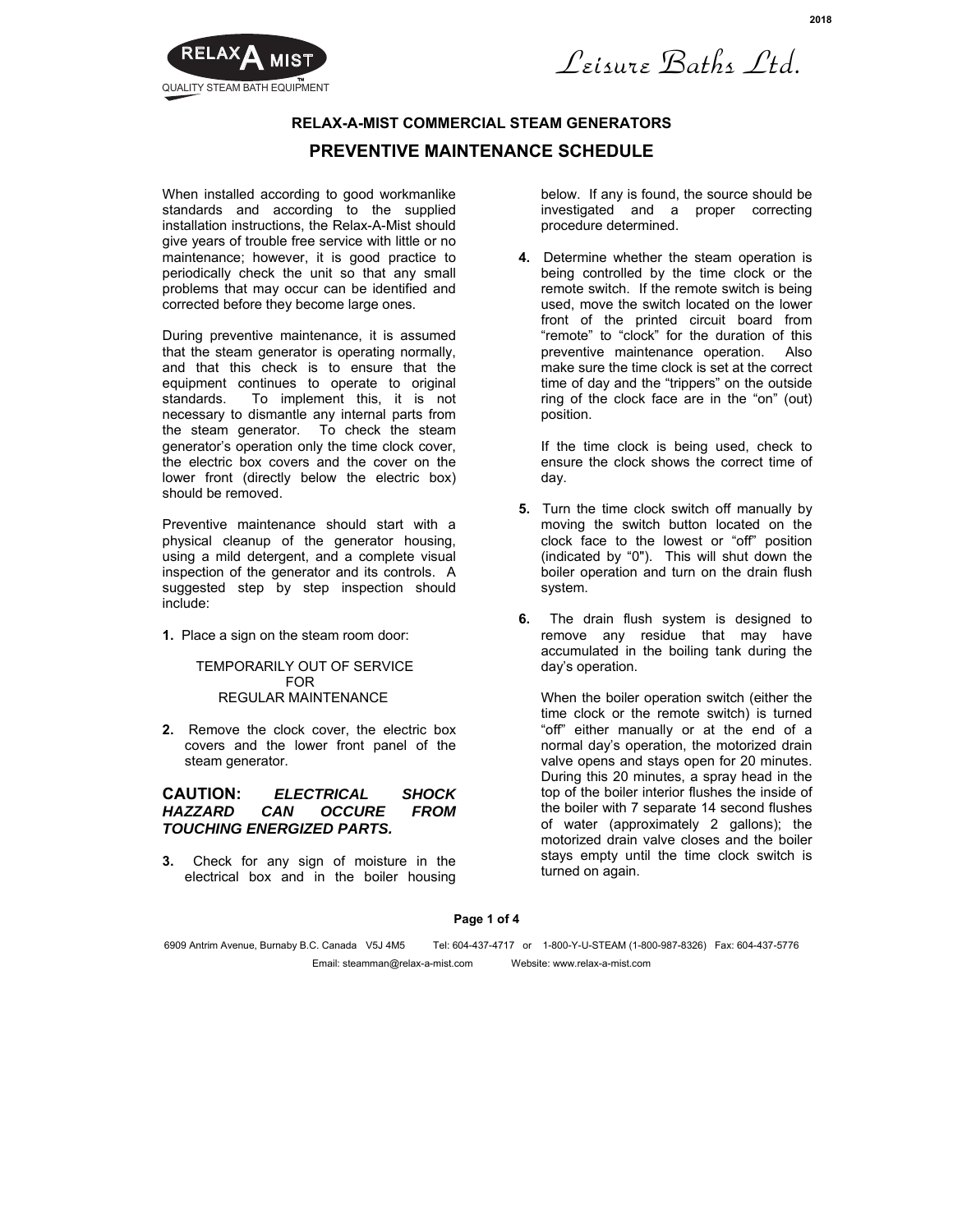As mentioned above, the drain flush system removes any loose particles, whether as solids or dissolved solids, brought into the boiler with the water. Should the boiler water supply contain minerals (i.e. calcium) and be untreated to neutralize the effect of such minerals (calcium adhering to the boiler interior), the drain flush will not remove any substances that have already adhered to the boiler. Treated water will usually hold such minerals in suspension and allow them to be carried away with the drain flush.

Should the steam generator require decalcifying, see section 13, "Minerals In The Water".

To check the operation of the drain valve, check the difference in temperature of the 1" drain piping on either side of the motorized drain valve. The pipe on the boiler side should be hot because of the water temperature in the boiler and the other side (discharge side) should be cooler. When the motorized drain valve opens, the pipe on the drain side of the valve should heat rather rapidly because of the hot water (either boiling or recently boiled) that is leaving the boiler.

The flush valve will open 7 times, each for 14 seconds, during the flush operation. There is a 2 minute interval between flushes to allow the boiler to drain. It is usually necessary to observe 2 flushes, not all 7.

- **7.** While the generator is turned off, visually inspect:
- a. The main relay contactors to see if there is any carbon build-up around the points, which may indicate that the points should either be cleaned or replaced.
- b. All the wire terminals and wire joints to ensure that there has been no excessive heat build-up through resistance w may cause future problems.
- **8.** Turn the time clock switch on by moving the switch button to the CENTER position, to

observe the steam operations. This will start a chain of operations controlled by the main circuit board.

- a. The boiler water fill valve will open, filling the water boiling tank.
- b. When the water in the boiling tank rises to the level of the electronic water sensing probe:
	- i. The water valve will close.
	- ii. The main contactor(s) will close, energizing the heater elements.
	- iii. On larger commercial generators, there can be up to four contactors that will close in stages, with a 5 to 7 second delay between each stage.
- **9.** In 3 to 4 minutes the equipment should start producing steam. The operation of the water fill valve can be monitored by the way it opens and closes as the water boils out of the tank; the level drops and contact with the water sensing probe is broken. This opens the valve and the water boiling tank fills until contact is again made between the water and the probe closing the valve. The valve opening and closing operation should take 1 second or less. The water level in the boiler is kept to within 1/16" to 1/8" of its normal operating level at all times. Observing the fill valve operation 3 to 4 times should be adequate.
- **10.** When the water contact breaks from the water sensing probe, the water has 6 seconds to again make contact with the probe. If the water valve does not open or the tank does not fill within 6 seconds the contactors will open, turning off the heater elements. The contactors will remain open and the heater elements will remain turned off until the water makes contact with the water sensing probe again. Should the contactors open and close as the unit fills with water during the steam cycle, call the factory for service 1-800-987-8326.

**Page 2 of 4**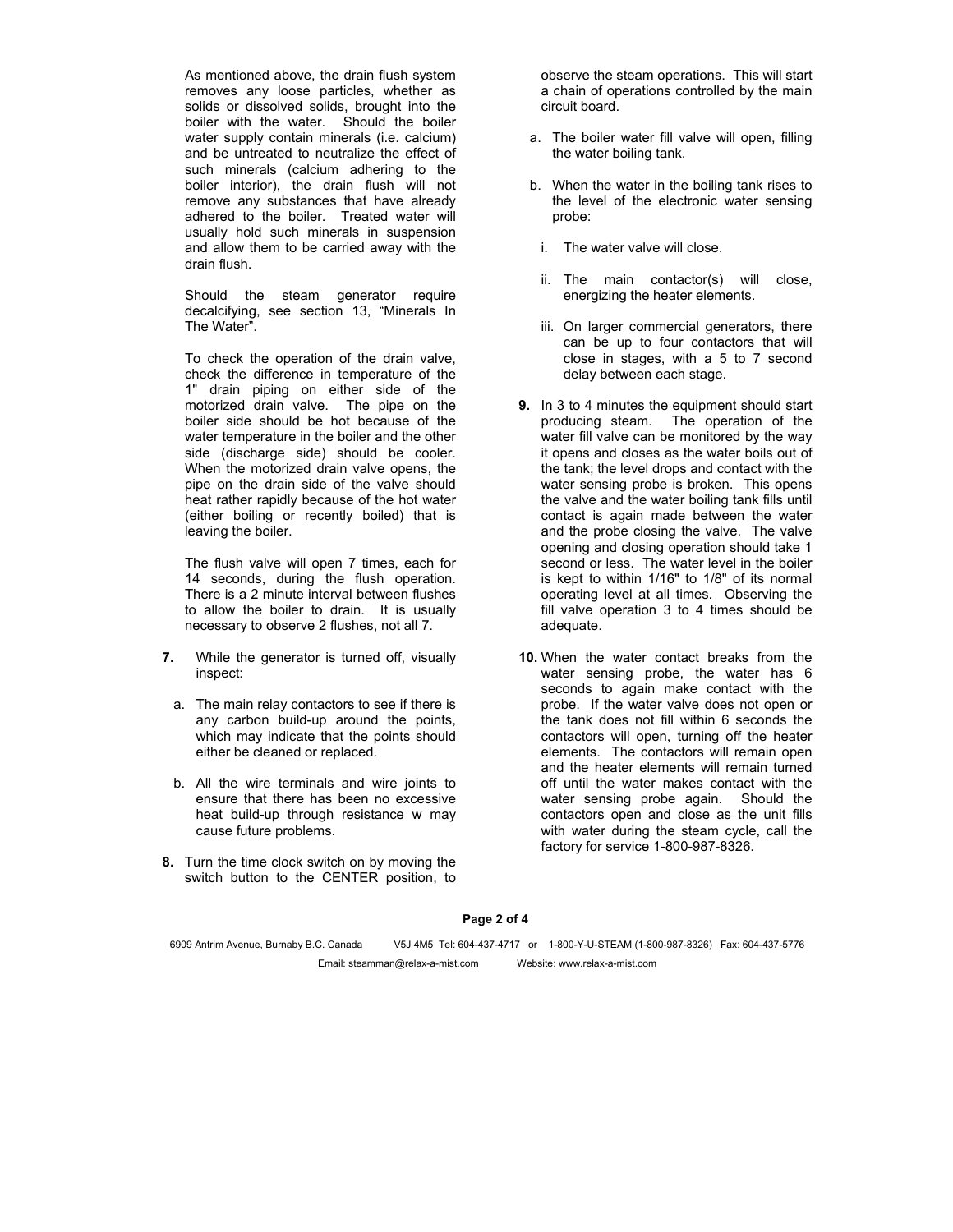- **11.** Replace the clock, electric box and housing covers.
- **12.** If no problems are found:
- a. If the boiler control switch located on the lower front of the printed circuit board was set to the "remote" position, and for the purpose of this preventive maintenance operation it was changed to the "clock", at this point change it back to the "remote" position.
- b. Remove the "OUT OF SERVICE" sign from the steam room door. Replace the sheet metal covers on the steam generator.
- **13.** Should the water supply not be treated properly, the most common mineral to create problems is calcium. If the water is not treated to neutralize this mineral, it will adhere to the boiler interior and not be flushed out by the daily drain flush cycle. This must be dissolved on a regular basis or the heater elements will burn out and the warranty will be null and void.

#### **To Decalcify SG Series Steam Generators:**

- a. Turn off the electrical power supply to the steam generator so there will be no chance of the generator producing steam during the cleaning operation.
- b. Determine that the clock is being used to control the steam generator operation, as is outlined in item 4 of the preventive maintenance schedule.
- c. Manually drain the steam generator with the ball valve that is installed to bypass the motorized drain valve. When the boiler is empty, close the ball valve (ensure that the motorized drain valve is in the closed position).
- d. Disconnect the brass 90 fitting at the pressure relief loop. Position it upwards so a chemical to dissolve the scale build-up can be poured into the boiler through the brass 90.
- e. The cleaner necessary to clean the boiler interior will be determined by the water conditions in your area. Check with your water specialist and remember that descaling chemicals, such as acids, should be collected and disposed of in an environmentally friendly manner. We suggest an "Ice Machine Cleaner" type of product that can be purchased from refrigeration supply outlets. Follow the manufacturer's instructions for the descaling product that you are using. Check with your local municipal inspectors to determine what chemicals can be disposed of through the drainage system.
- f. After the mineral build-up has been dissolved, manually drain the steam generator with the ball valve (capturing the dissolved solids in a container if necessary) that is installed to bypass the motorized drain valve. When the boiler is empty, close the ball valve and ensure that the motorized drain valve is in the closed position also.

Remove the clear plastic cover from the clock face and adjust the slide switch to the "off" position indicated by a "0" (lowest position).

g. Turn on the main power supply to the steam generator.

**\*\*Note:** When the power supply is turned on, the steam generator will automatically start the flushing cycle by opening the motorized drain valve and rinsing the interior of the copper water boiling tank 7 times from the sprayer head.

This should adequately wash the dissolved solids out of the steam generator.

At your discretion, the flush cycle may be repeated. Move the time clock slide switch to the "on" position (the top position) for approximately 10 to 15 seconds and then move it to the "off" position again. This will start the drain flushing cycle again. This operation may be repeated until you are satisfied that your steam generator has flushed away any chemical residue or scale.

**Page 3 of 4**